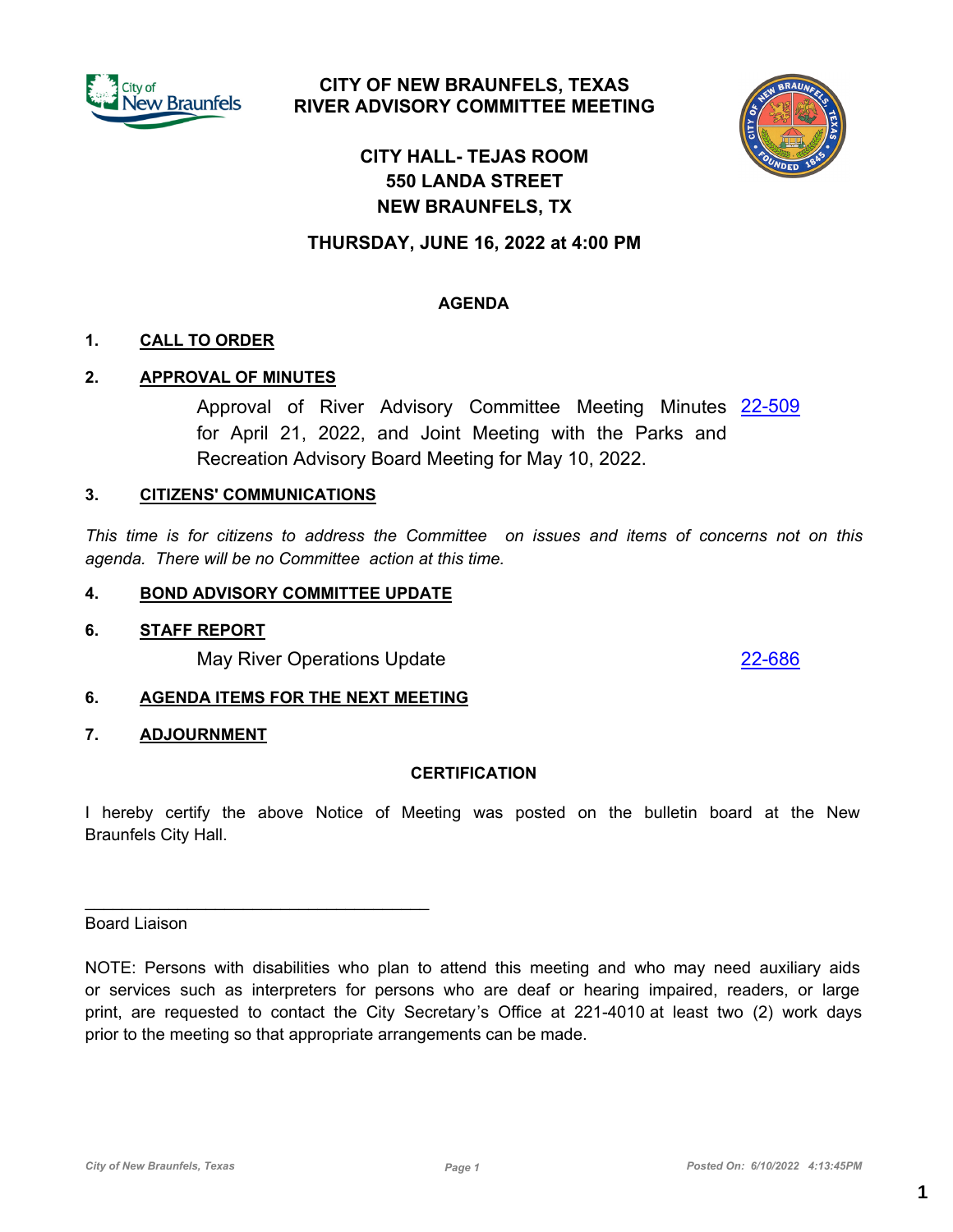

**6/16/2022**

Agenda Item No.

#### PRESENTER:

Amy Niles, River Operations Manager

### **SUBJECT:**

Approval of River Advisory Committee Meeting Minutes for April 21, 2022, and Joint Meeting with the Parks and Recreation Advisory Board Meeting for May 10, 2022.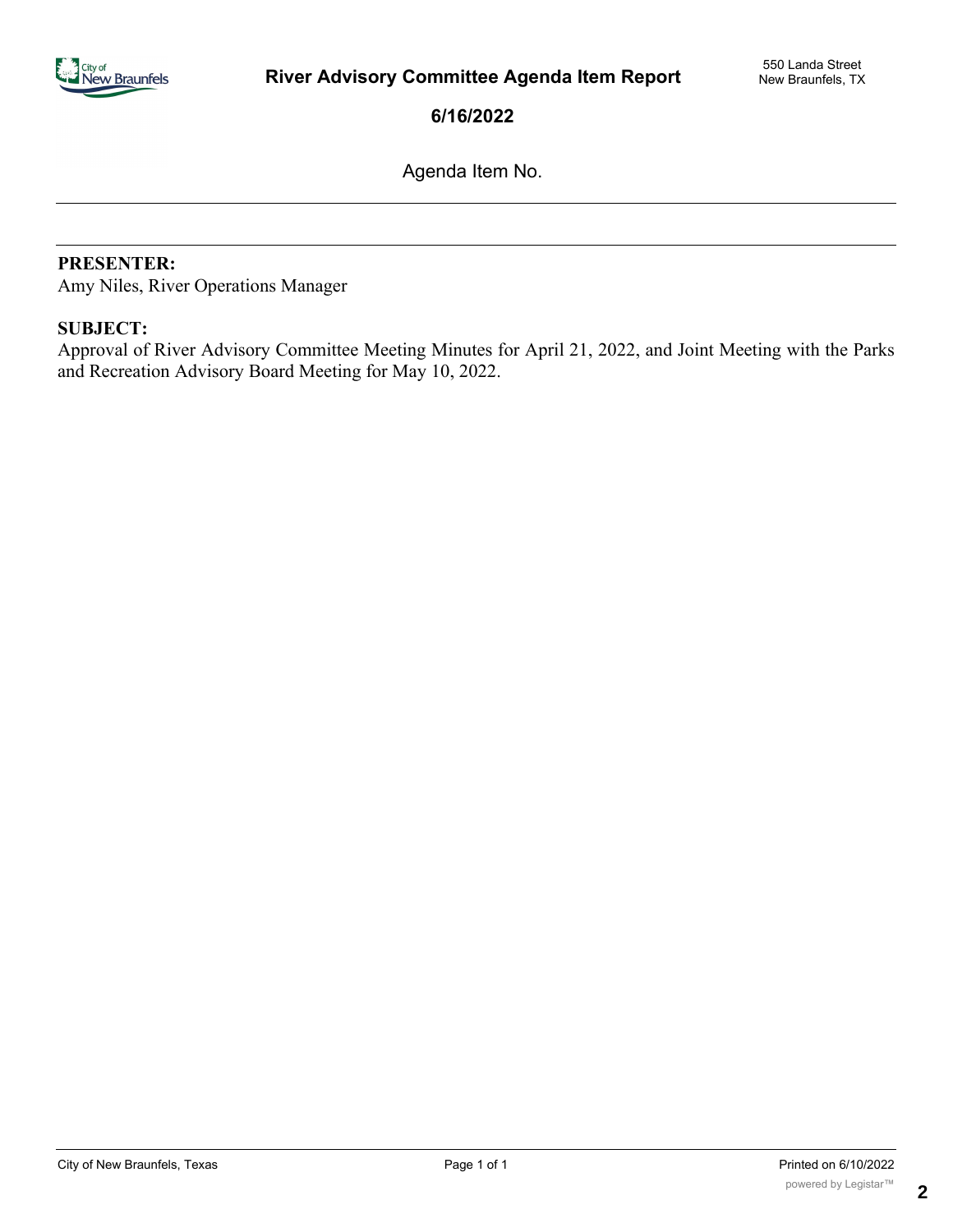

# **CITY OF NEW BRAUNFELS RIVER ADVISORY COMMITTEE MEETING APRIL 21, 2022 MINUTES**

Thursday, April 21, 2022 at 4:00 p.m.

River Advisory Committee Members present: David Davenport, Keith Fontenot, Shane Wolf, Scott Roots, and Darren Hill.

City staff members present: River Operations Manager, Amy Niles; River Operations Specialist, Lee Garteiser; Assistant City Manager, Jared Werner; Chief of Police, Keith Lane; Patrol Lieutenant, Steve Hanna; Patrol Lieutenant, Joe Robles; Director of Communications, Jenna Vinson; Parks and Recreation Director, Stacey Dicke; Park Ranger Superintendent, Marika Misangyi; Park Ranger Assistant Superintendent, Meaghan McDonald; Watershed Program Manager, Mark Enders.

# **1. CALL TO ORDER**

Chairman **David Davenport** called the meeting to order at 4:00P.M.

**2. CONSIDER AND APPROVE MINUTES FROM February 17, 2022 RIVER ADVISORY COMMITTEE MEETING**

The meeting minutes from the February 17, 2022 River Advisory Committee Meeting were motioned for approval by Mr. Fontenot and seconded by Mr. Wolf. The minutes were approved unanimously.

# **3. CITIZENS' COMMUNICATION**

There was no citizens' communication

#### **4. BOND ADVISORY COMMITTEE UPDATE**

Heather Harrison provided an update on potential projects to be on the next BOND. She highlighted potential support for Comal River projects to be included. The BOND Advisory Committee will not be meeting this summer, so Heather will return to give RAC another update after the BOND Advisory Committee resumes meeting.

# **5. STAFF REPORT**

- A) Presentation on One Water in New Braunfels Watershed Program Manager Mark Enders, NBU Director of Customer Solutions Sarah Richards, NBU Chief Administrative Officer David Hubbard provided informative presentation on efforts to keep New Braunfels water resources clean and sustainable.
- B) Presentation on River Safety Video Director of Communications Jenna Vinson presented video developed by the City to be informative and provide useful tips to enhance safety and enjoyment on the river. Indicated plans for distribution in theaters and with the cooperation of outfitters.
- C) Update on the Comal River Improvement Project River Operations Manager Amy Niles informed the committee that Freese and Nicholls will be moving forward with preliminary design for Weir Dam #2, and with ADA assessment and requirements with proposed phases 1 and 2 for the Last Public Exit. A more detailed presentation and call for recommendations will come at the Joint Park and Recreation Advisory Board and River Advisory Committee meeting in May.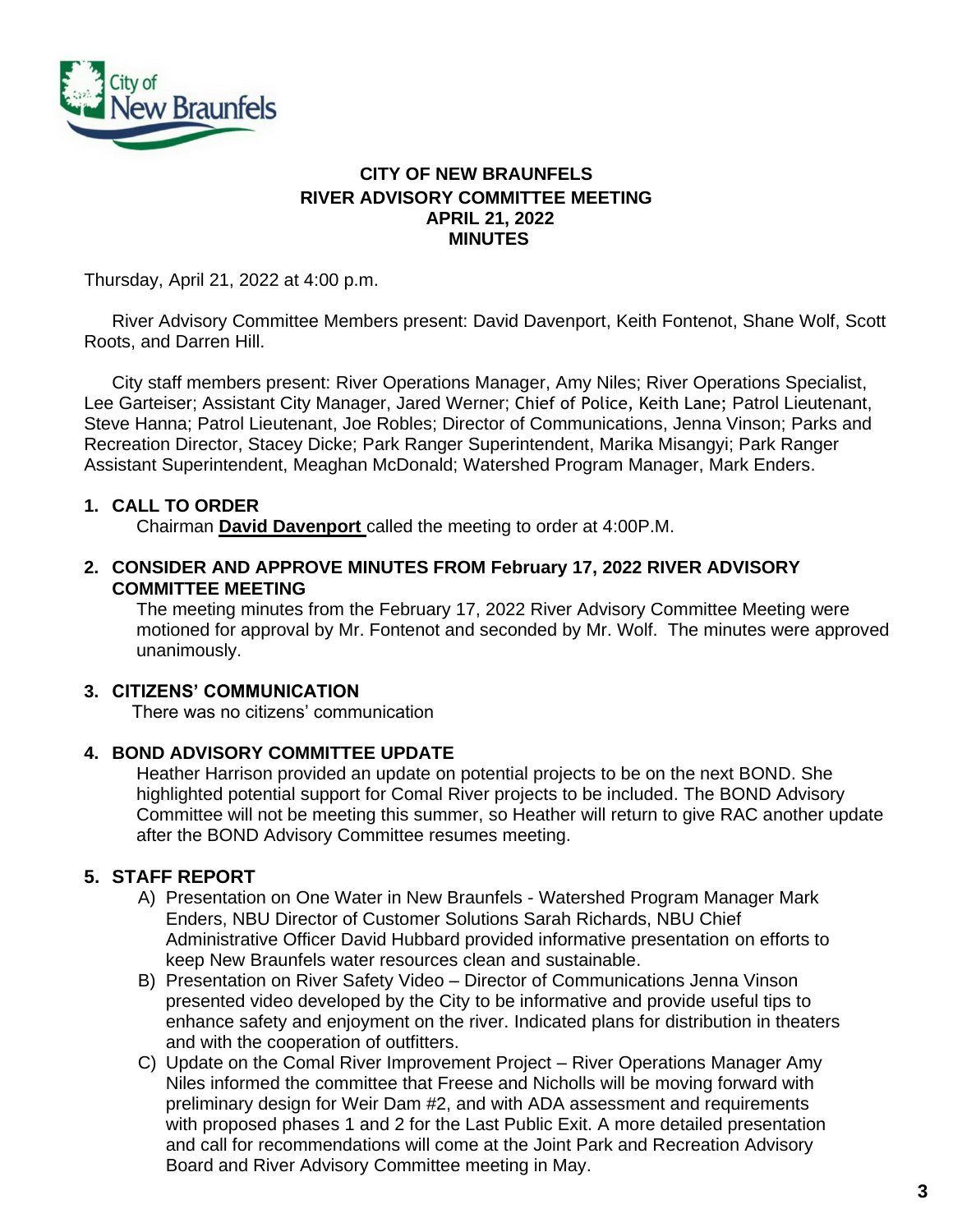

D) Update on Water Recreation Shuttle Permitting for 2022 – River Operations Manager Amy Niles informed the committee that we were over half-way complete, getting very close with information we had on-hand. All-in-all the process has been well-received, with realization now that we have been able to capture a lot of the information, it will be easier in the future as only edits will need to be made to existing information and process in-place for new shuttles.

# **6. AGENDA ITEMS FOR THE NEXT MEETING**

• Joint meeting with the Parks and Recreation Advisory Board to discuss Comal River Improvements Project and River Season Preparations

# **7. ADJOURNMENT**

The meeting was adjourned at 5:02 p.m.

Approved on May 10, 2022 by:

 $\frac{1}{\sqrt{2}}$  ,  $\frac{1}{\sqrt{2}}$  ,  $\frac{1}{\sqrt{2}}$  ,  $\frac{1}{\sqrt{2}}$  ,  $\frac{1}{\sqrt{2}}$  ,  $\frac{1}{\sqrt{2}}$  ,  $\frac{1}{\sqrt{2}}$  ,  $\frac{1}{\sqrt{2}}$  ,  $\frac{1}{\sqrt{2}}$  ,  $\frac{1}{\sqrt{2}}$  ,  $\frac{1}{\sqrt{2}}$  ,  $\frac{1}{\sqrt{2}}$  ,  $\frac{1}{\sqrt{2}}$  ,  $\frac{1}{\sqrt{2}}$  ,  $\frac{1}{\sqrt{2}}$ 

David Davenport, Chair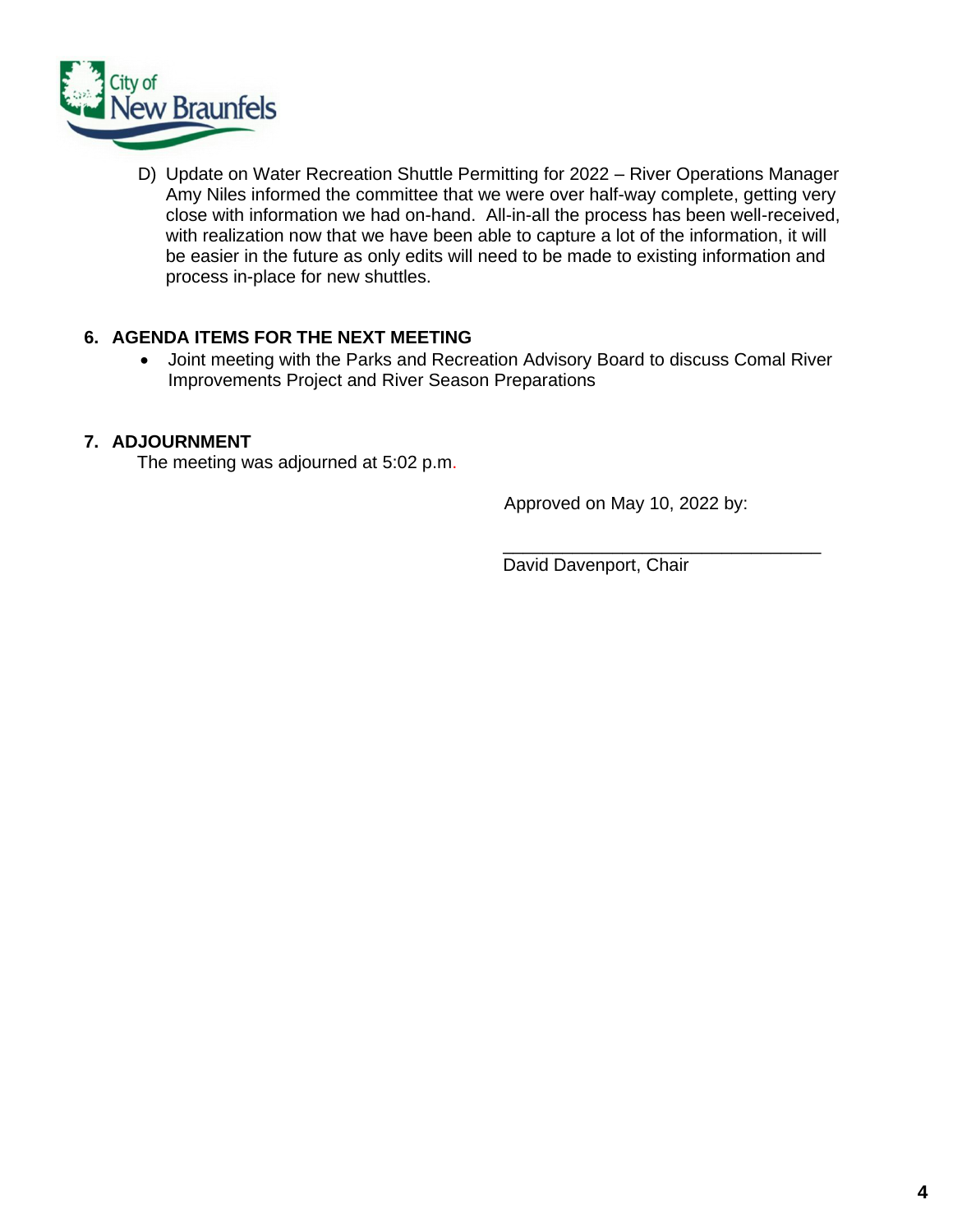

# **CITY OF NEW BRAUNFELS JOINT RIVER ADVISORY COMMITTEE WITH PARKS AND RECREATION ADVISORY BOARD MEETING MAY 10, 2022 MINUTES**

Tuesday, May 10, 2022 at 6:00 p.m.

River Advisory Committee Members present: David Davenport, Darren Hill, Shane Wolf, Scott Roots, and Chris Werk.

Parks and Recreation Advisory Board Members present: Joe Turner, Bryan Feltner, Amber Brown, Jason Vreeland, Thomas Blagg, Kristen Carden, and Katie Rae Preston.

City staff members present: River Operations Manager, Amy Niles; River Operations Specialist, Lee Garteiser; Chief of Police, Keith Lane; Patrol Lieutenant, Steve Hanna; Parks and Recreation Director, Stacey Dicke; Parks and Recreation Assistant Director, Ken Wilson; Park Development Manager, Ylda Capriccioso; Parks Analyst, Shannon Jackson; Transportation and Capital Improvements Director, Garry L. Ford.

### **1. CALL TO ORDER**

Chairmen David Davenport called the River Advisory Committee meeting to order and Chairman Joe Turner called the Parks and Recreation Advisory Board meeting to order at 6:00P.M. Both designated that this meeting is a joint meeting.

# **2. ROLL CALL**

#### **3. CITIZENS' COMMUNICATION**

There was no citizens' communication

#### **4. DISCUSSION AND ACTION**

A) Transportation and Capital Improvement Director Garry Ford gave a presentation on the Comal River Improvements Projects – Discussion surrounded TC-5 and TC-2 coupled with a solution for Weir Dam #2 that includes a center chute. Last Public Exit improvements were also discussed for increased landing space, ramp, and retaining wall improvements with LT-2 as most potential solution, possibly LT-3 or LT-4 if additional land was available.

# **5. STAFF REPORT**

A) River Operations Manager Amy Niles provided an update on internal and external improvements made in preparation of the 2022 River Season. Parks and Recreation Director Stacie Dickie provided an update on hiring efforts, and the need for additional staff in several Parks and Recreations divisions.

#### **6. ADJOURNMENT**

The meeting was adjourned at 7:07 p.m.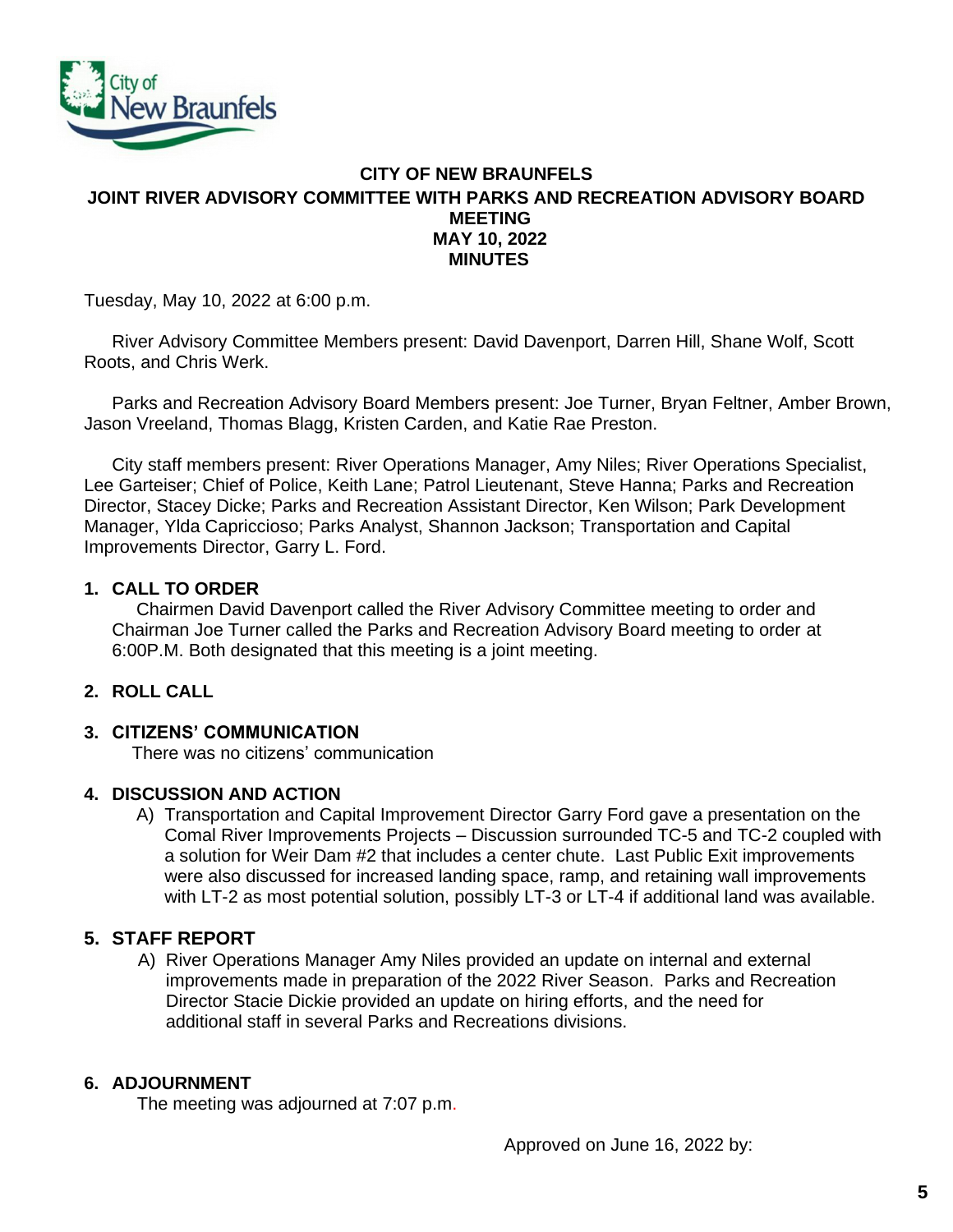

 $\overline{\phantom{a}}$  ,  $\overline{\phantom{a}}$  ,  $\overline{\phantom{a}}$  ,  $\overline{\phantom{a}}$  ,  $\overline{\phantom{a}}$  ,  $\overline{\phantom{a}}$  ,  $\overline{\phantom{a}}$  ,  $\overline{\phantom{a}}$  ,  $\overline{\phantom{a}}$  ,  $\overline{\phantom{a}}$  ,  $\overline{\phantom{a}}$  ,  $\overline{\phantom{a}}$  ,  $\overline{\phantom{a}}$  ,  $\overline{\phantom{a}}$  ,  $\overline{\phantom{a}}$  ,  $\overline{\phantom{a}}$ David Davenport, Chair